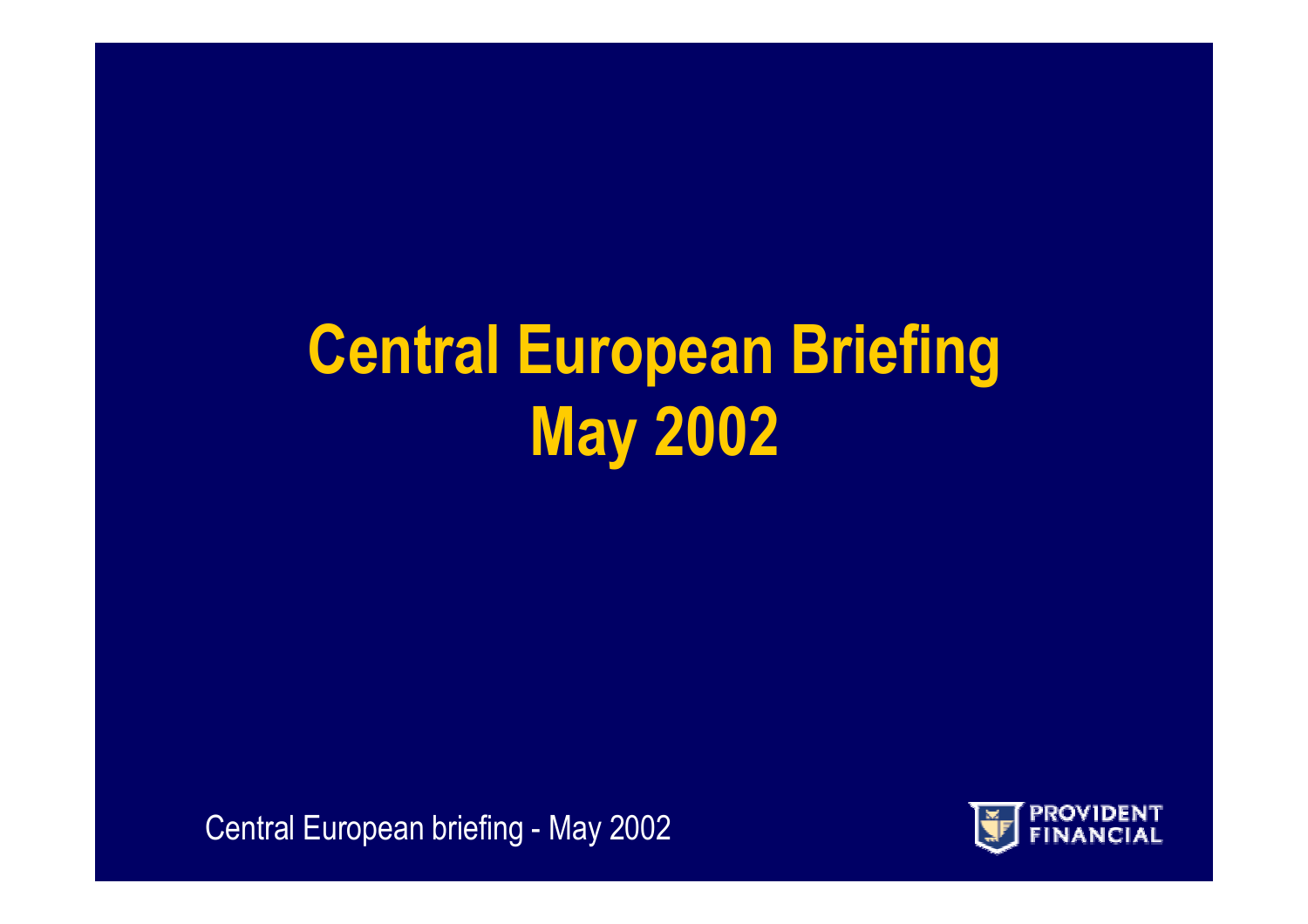**International home credit Provident Financial plc**

# **International home credit David Swann**

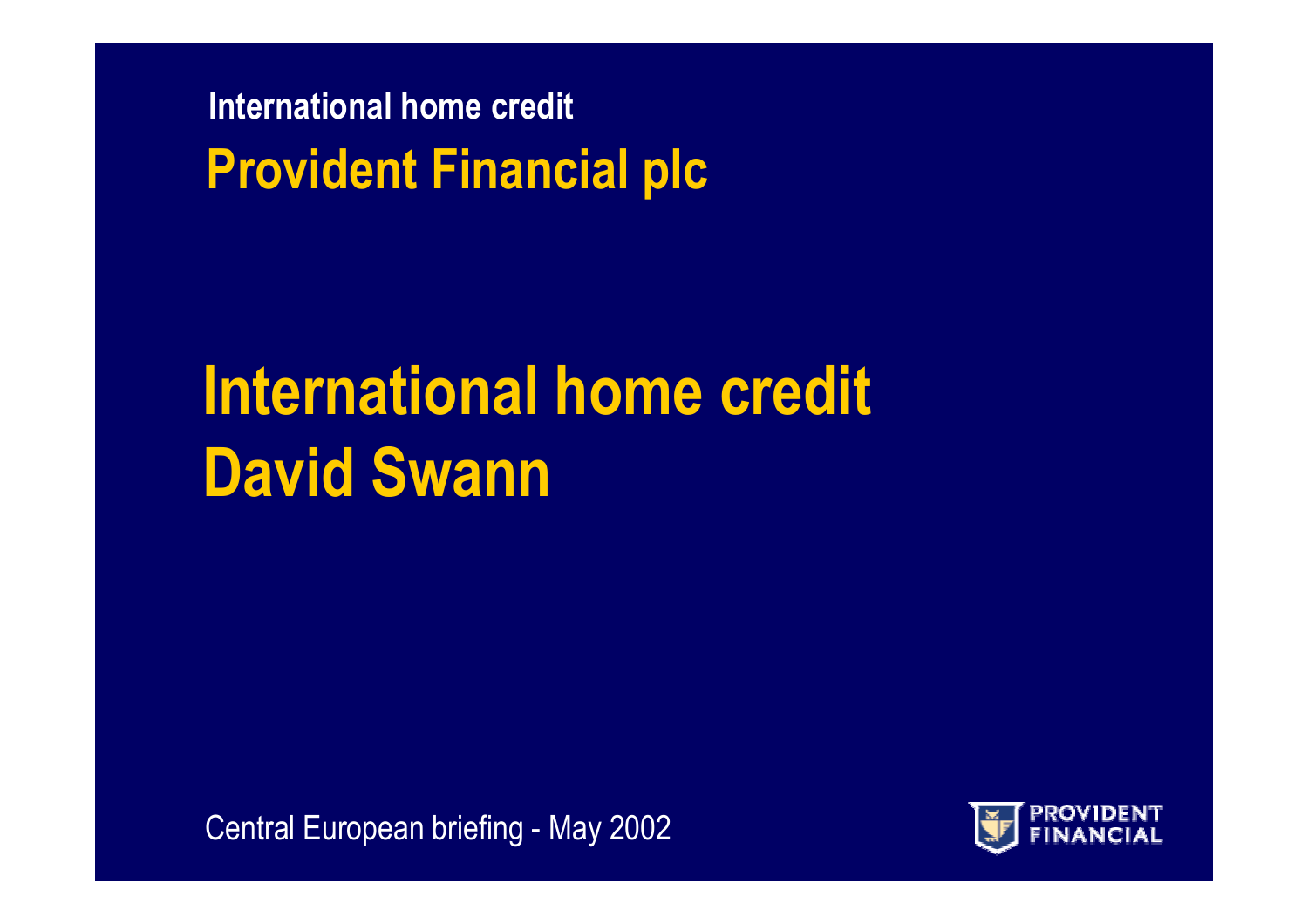### **Itinerary**

- > 15 May Warsaw
	- Provident Polska sa head office
	- –Warsaw "Blue Point" branch office
- > 15 May travel to Prague at 14.00 hrs
	- Provident Financial sro head office
	- –Dinner with Czech and Slovakian teams
- > 16 May travel to Budapest at 08.00 hrs
	- Provident Financial rt head office
- > 16 May depart Budapest 15.30 hrs: arrive Stansted 16.55 hrs

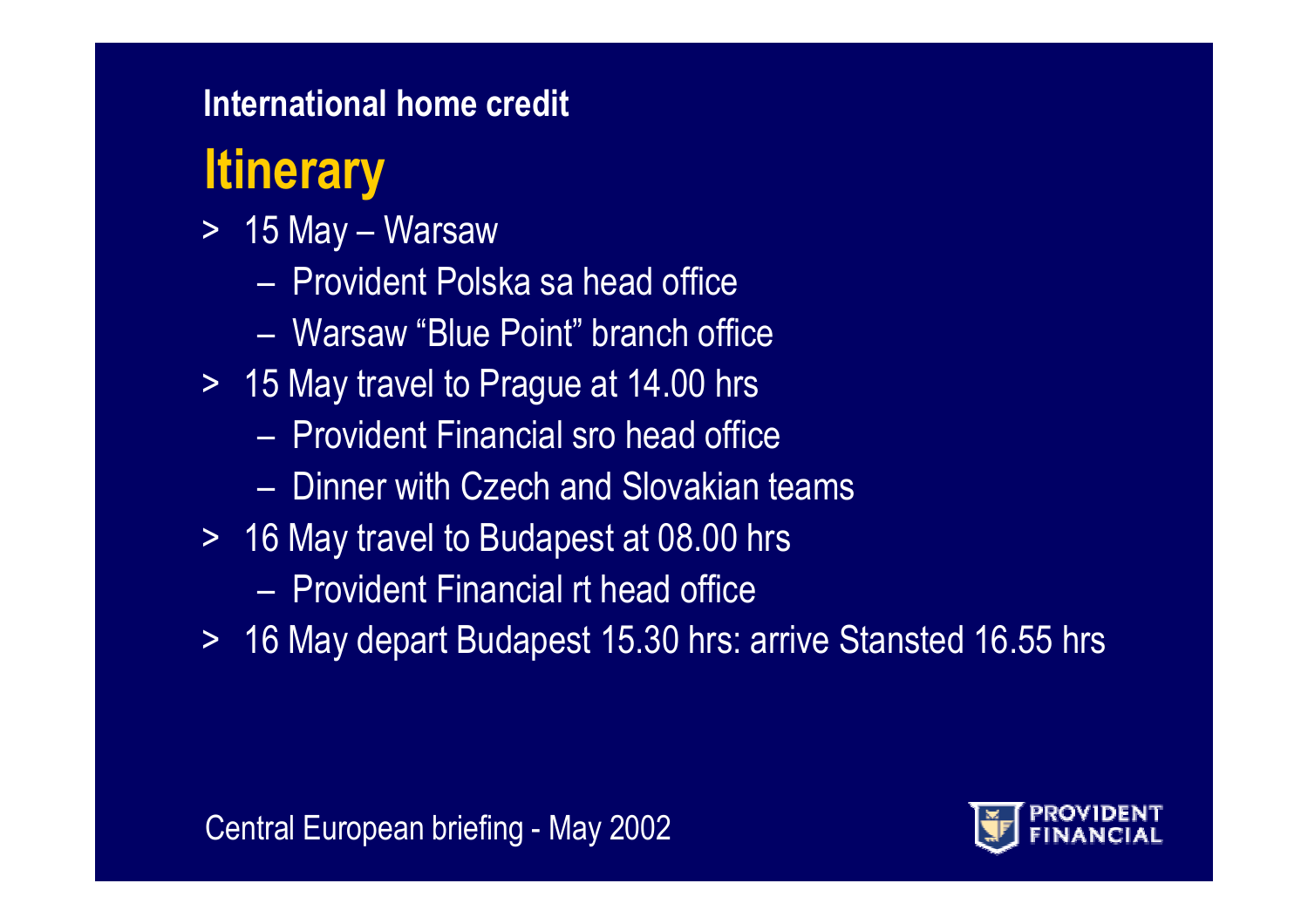### **Personnel International home credit**

- > Robin Ashton, Chief Executive
- > John Harnett, Finance Director
- > David Swann, MD International Home Credit Division
- > Nick Illingworth, MD International Investments Ltd
- > Simon Shaw, Treasurer
- > David Stevenson, Communications Manager
- > Rachel Brown, PR Manager

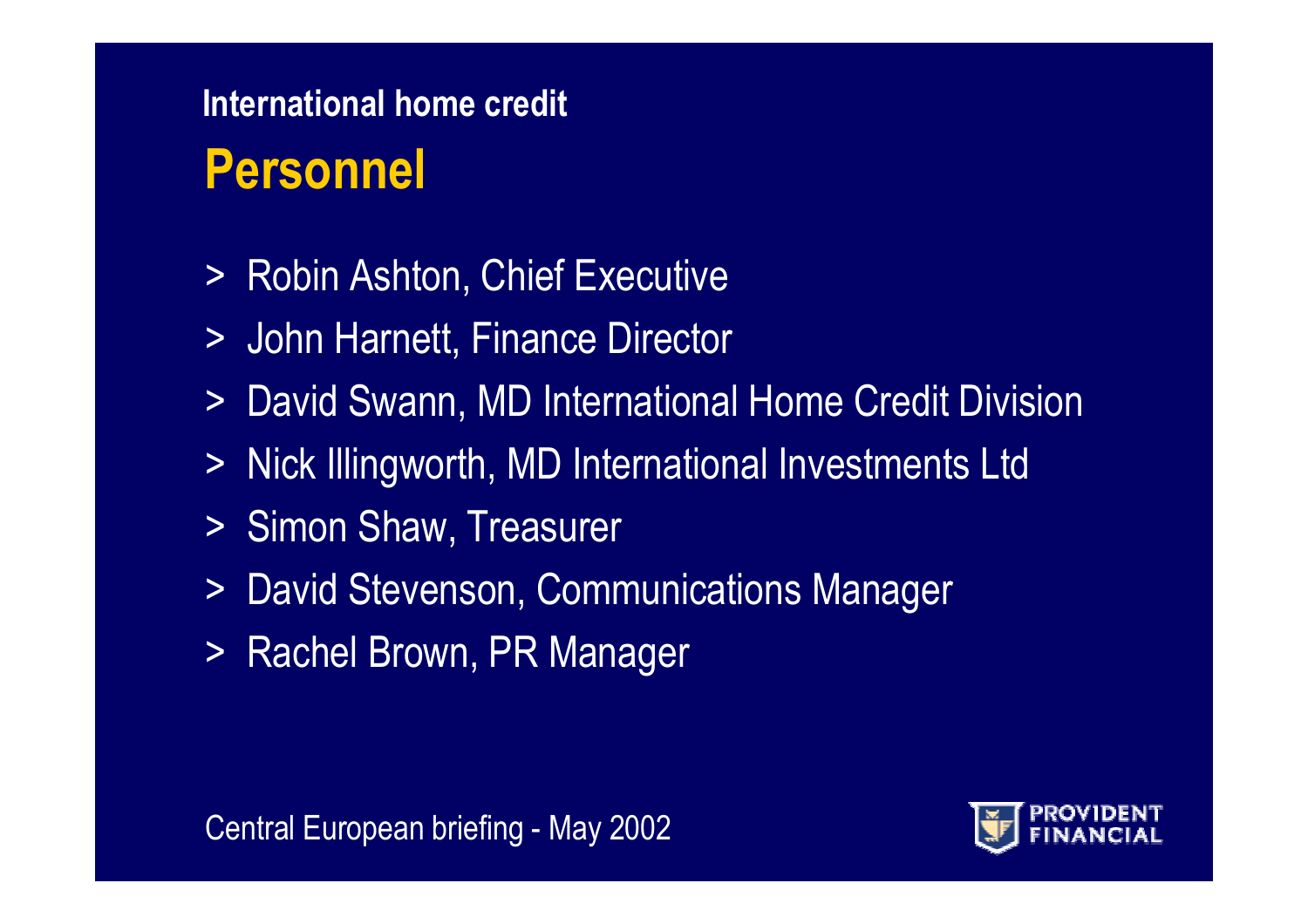#### **Structure of Provident Financial plc International home credit**



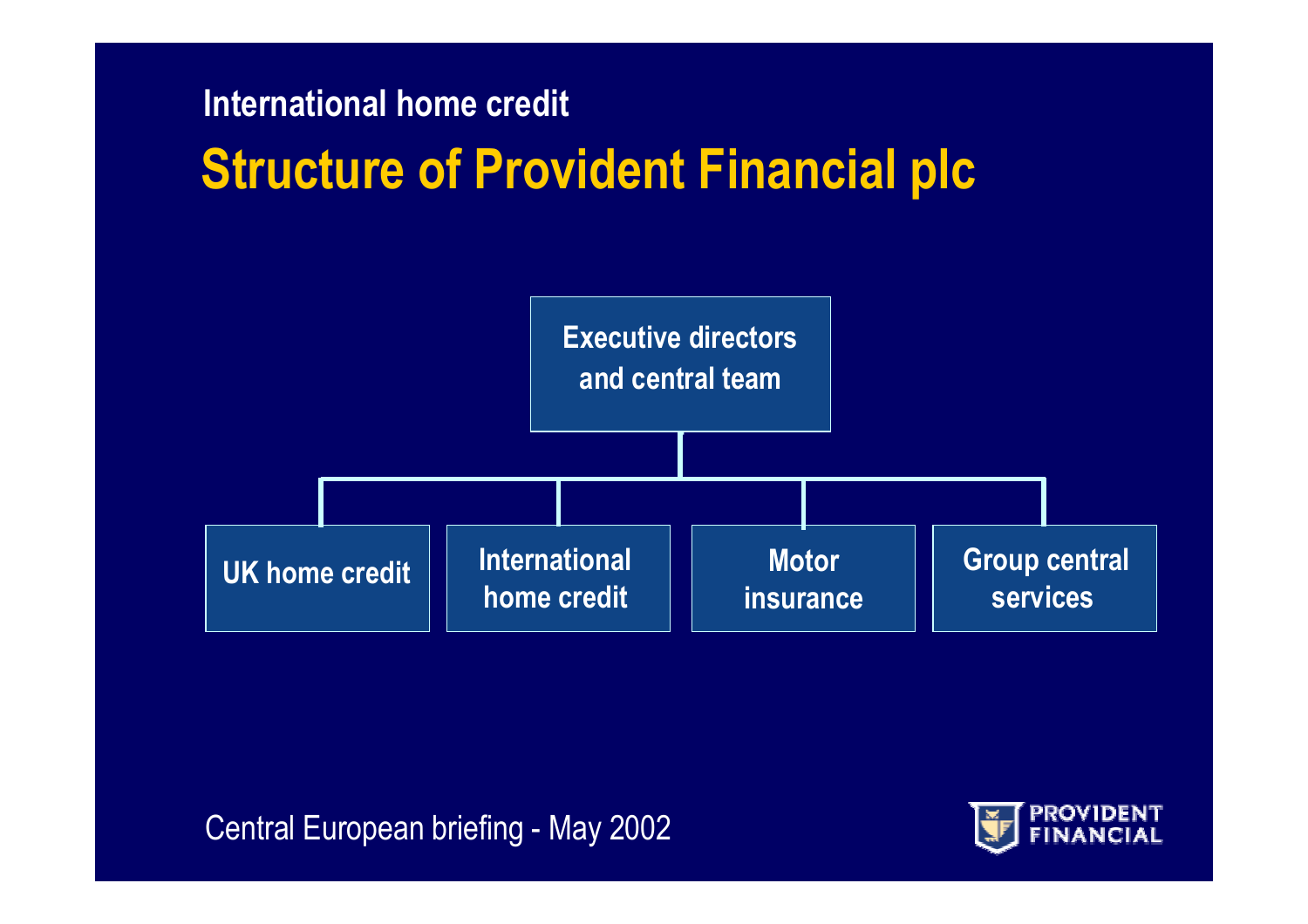#### **Structure of International home credit**



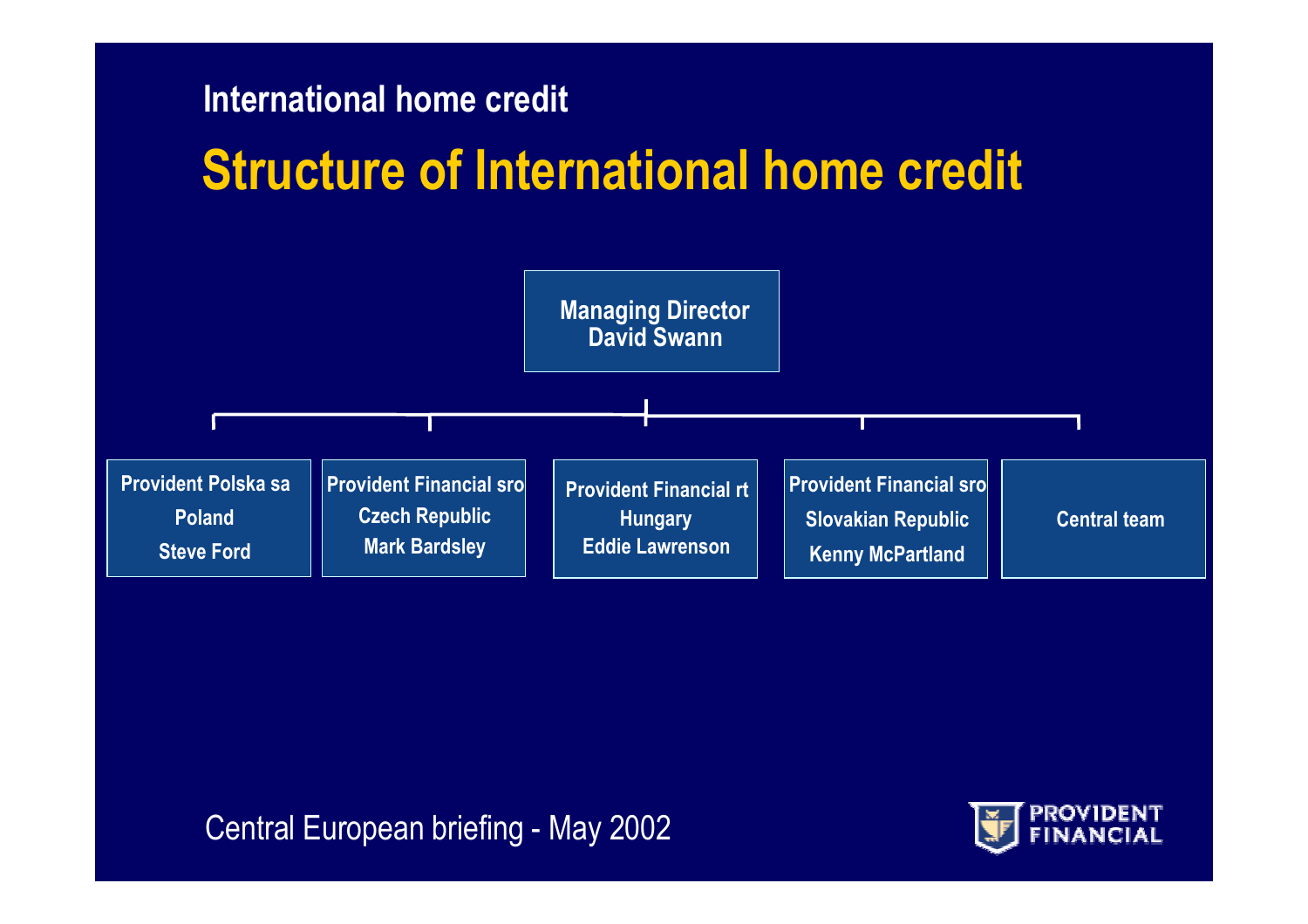#### **Central team International home credit**



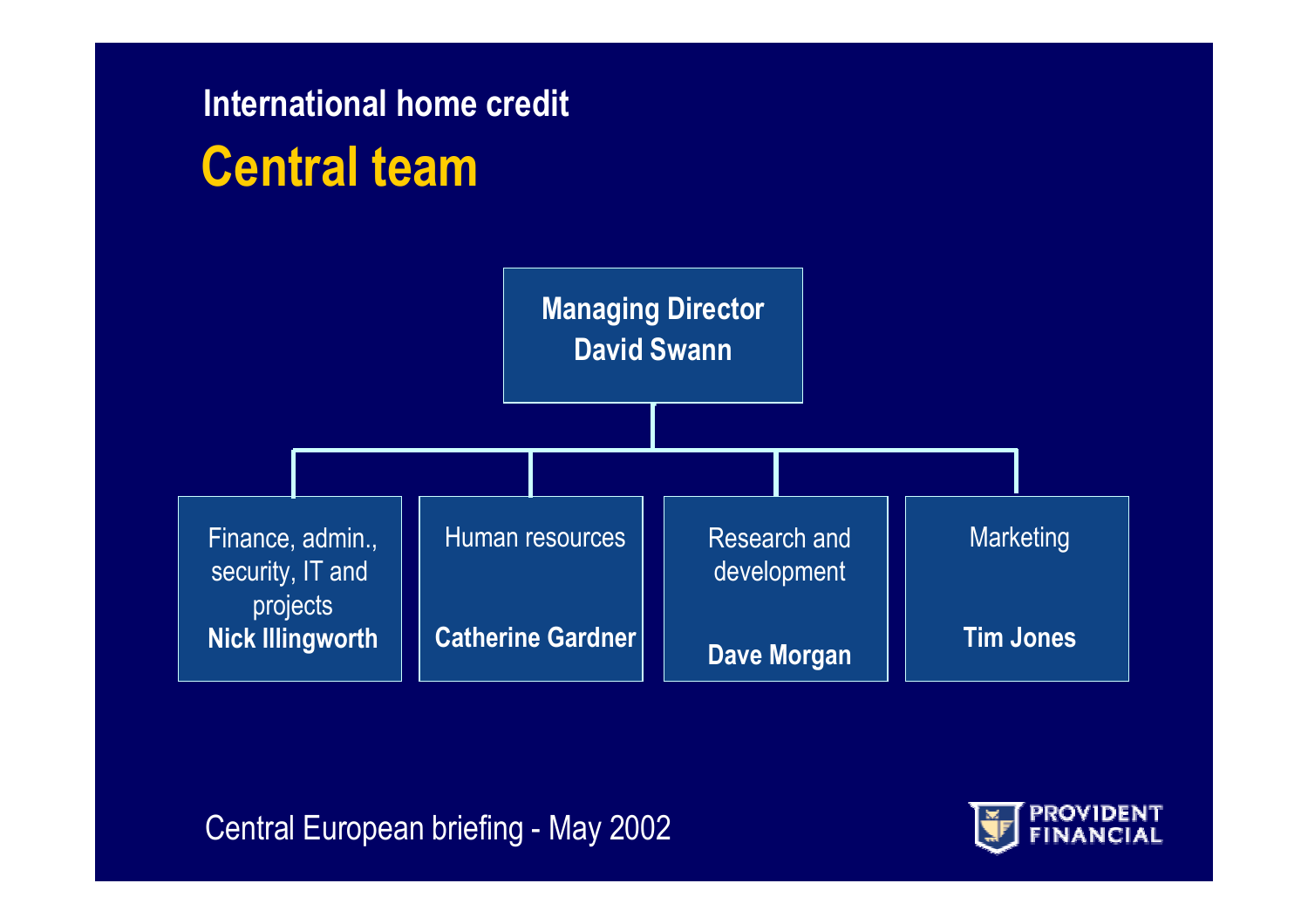### **Central team**

- > Overall development of the international businesses (67 people)
- > Functional support
- > All functions except Development matched by strong in-country resource
- > Intellectual property retained at centre

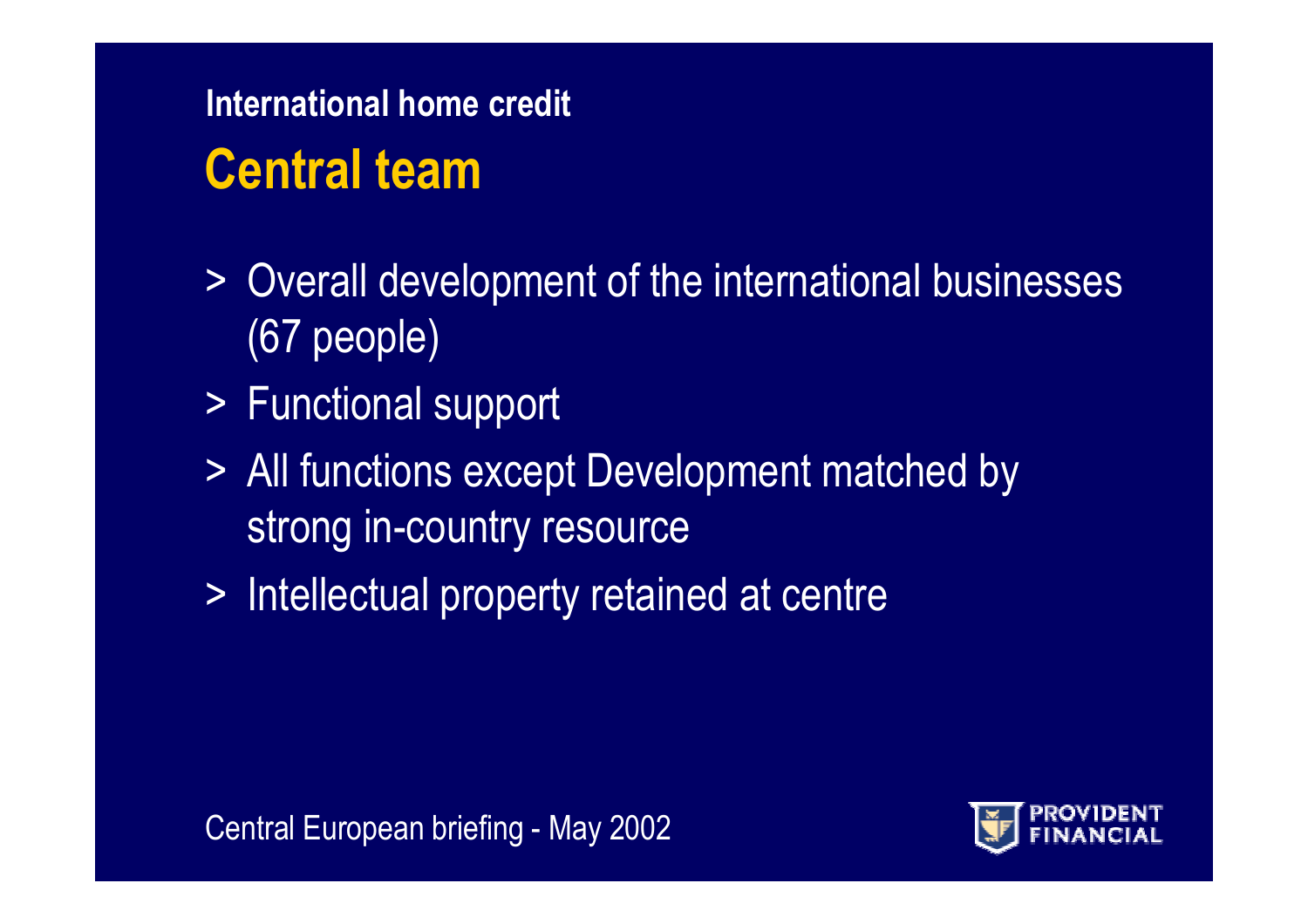#### **Finance**

- > Biggest team 36 people (13 qualified)
- > Financial reconciliation, control and compliance
- > Management accounting
	- modelling
	- budgeting
- > Management information

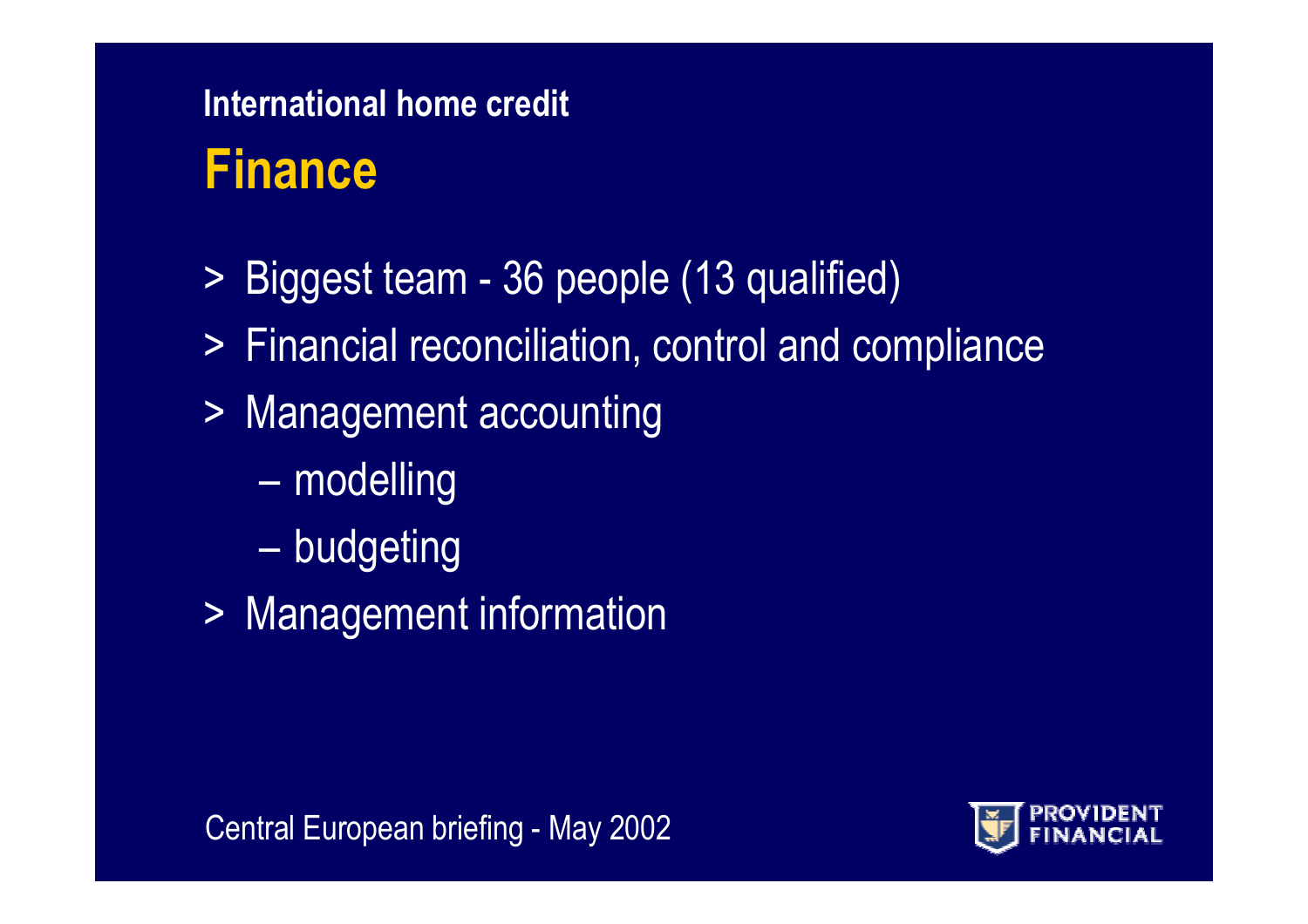#### **Human resources International home credit**

- > Human resources policies and planning (including ex-pats)
- > Recruitment and development of staff and agents
- > Training programmes
	- translation
	- adapt to local culture
	- train trainers

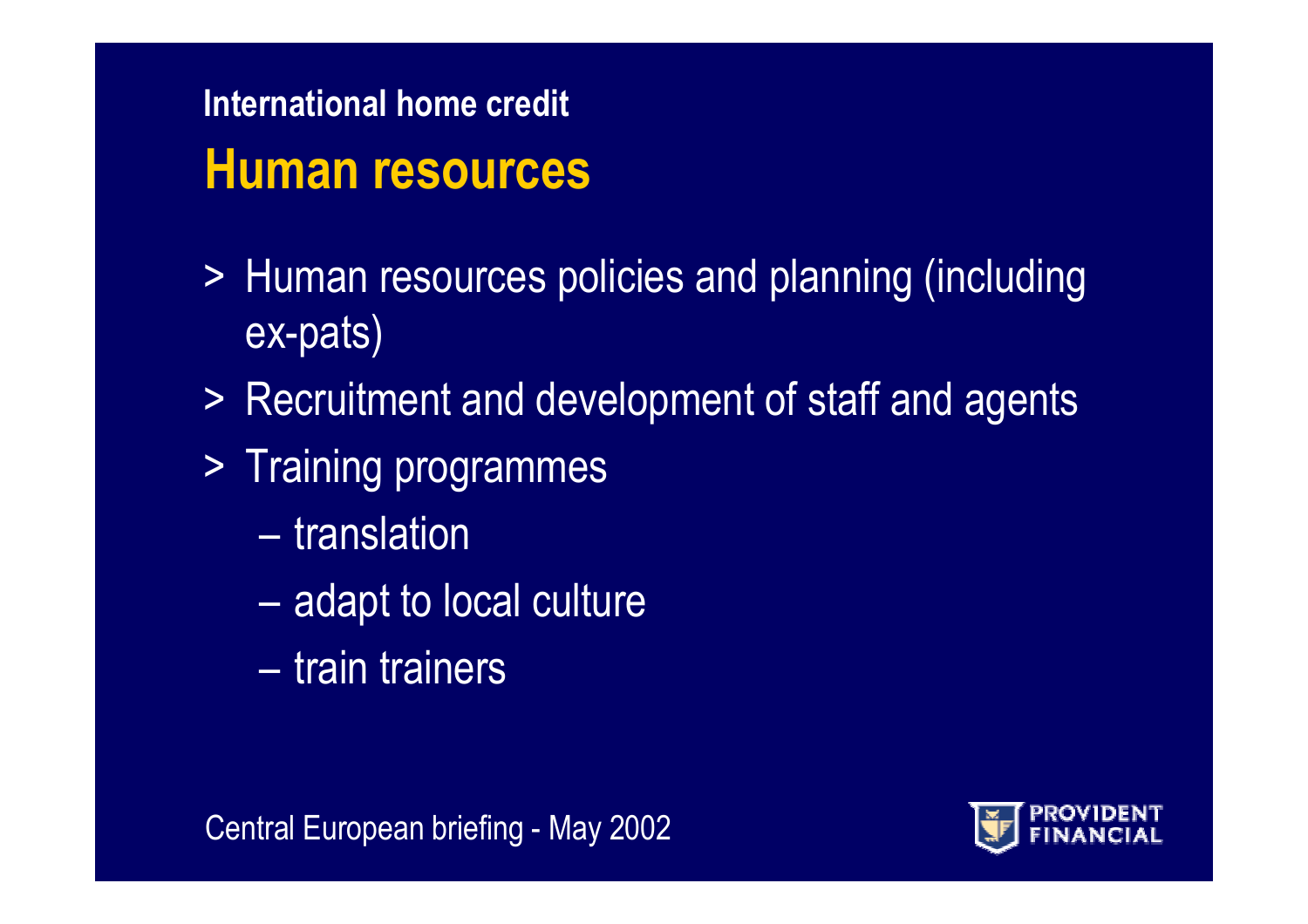### **Security and administration**

- > Based on UK model
- > Standard working practices
- > UK fraud detection package tailored to individual countries experience
- > Guides and monitors in-country anti-fraud activity
- > Security directly controlled from UK

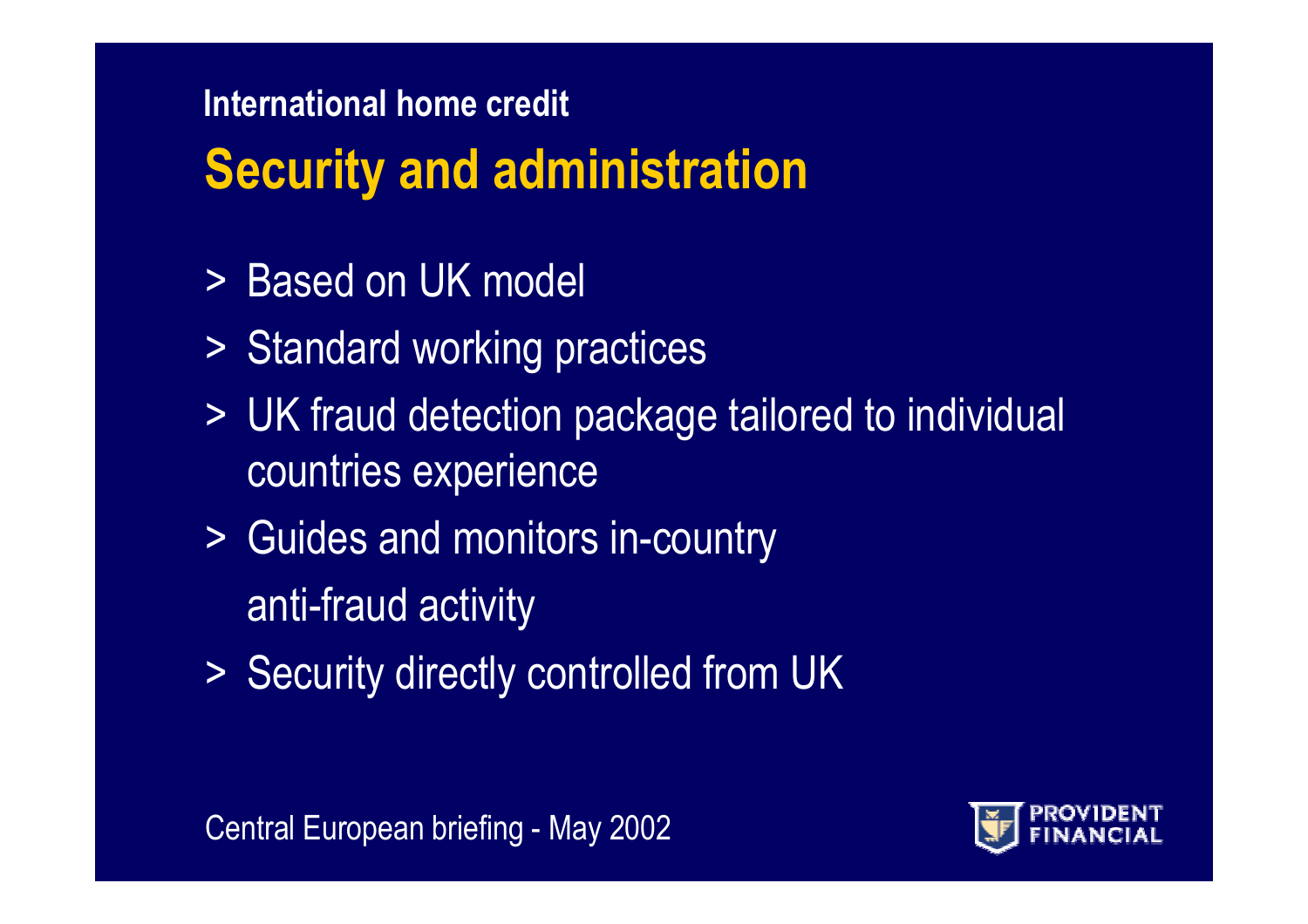### **Information technology International home credit**

- > Use same systems as developed for UK (limited tailoring for language and currency)
- > Pay for resources within UK home credit IT team
- > Dedicated management information computer system (separate computer) in UK
- > New field system being developed for UKHC and IHC - roll out commences in late 2003

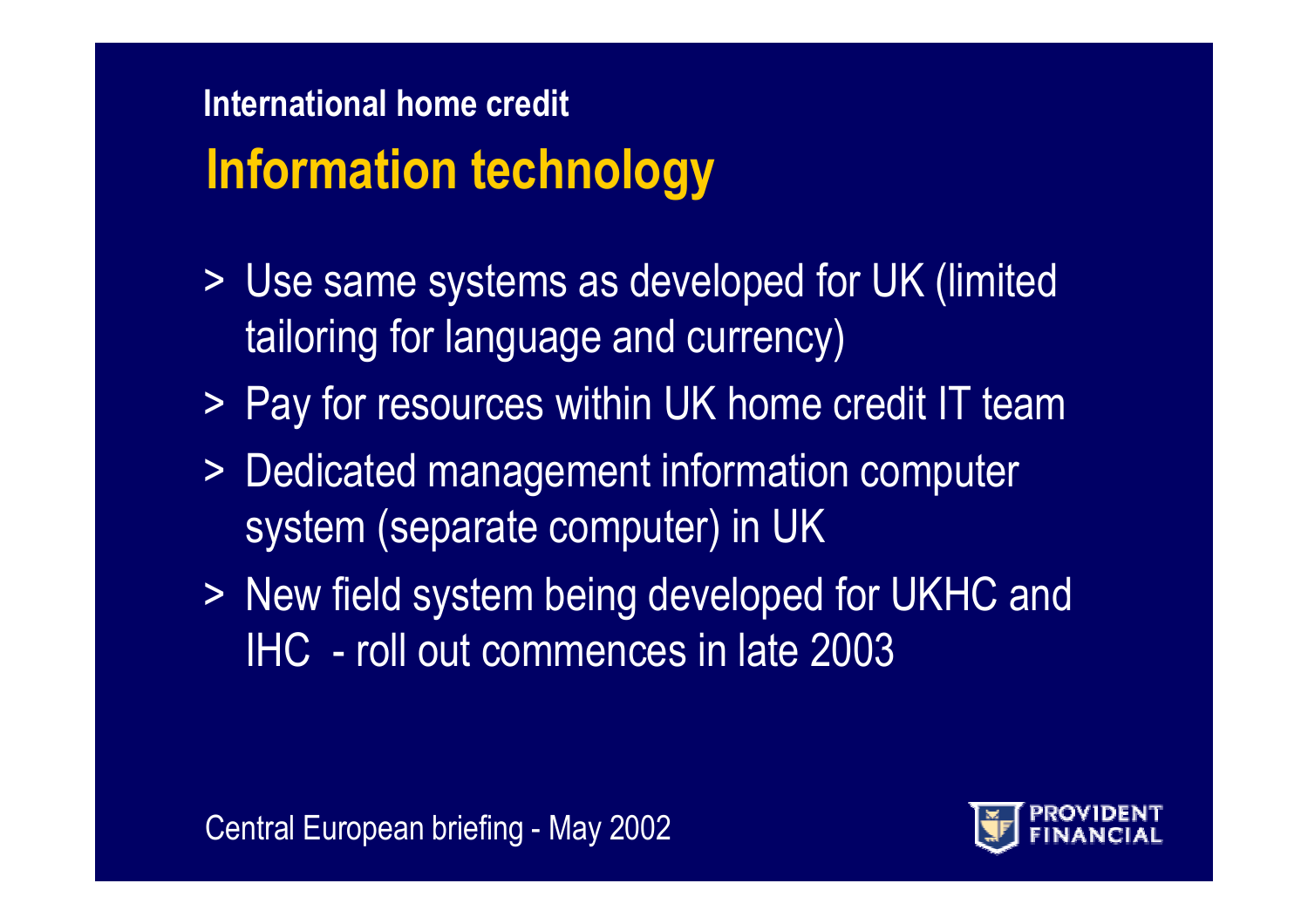### **Marketing International home credit**

> Co-ordinate and support in-country activity

- $-$  public affairs and public relations
- –communications
- advertising
- $-$  community relations
- > Market research

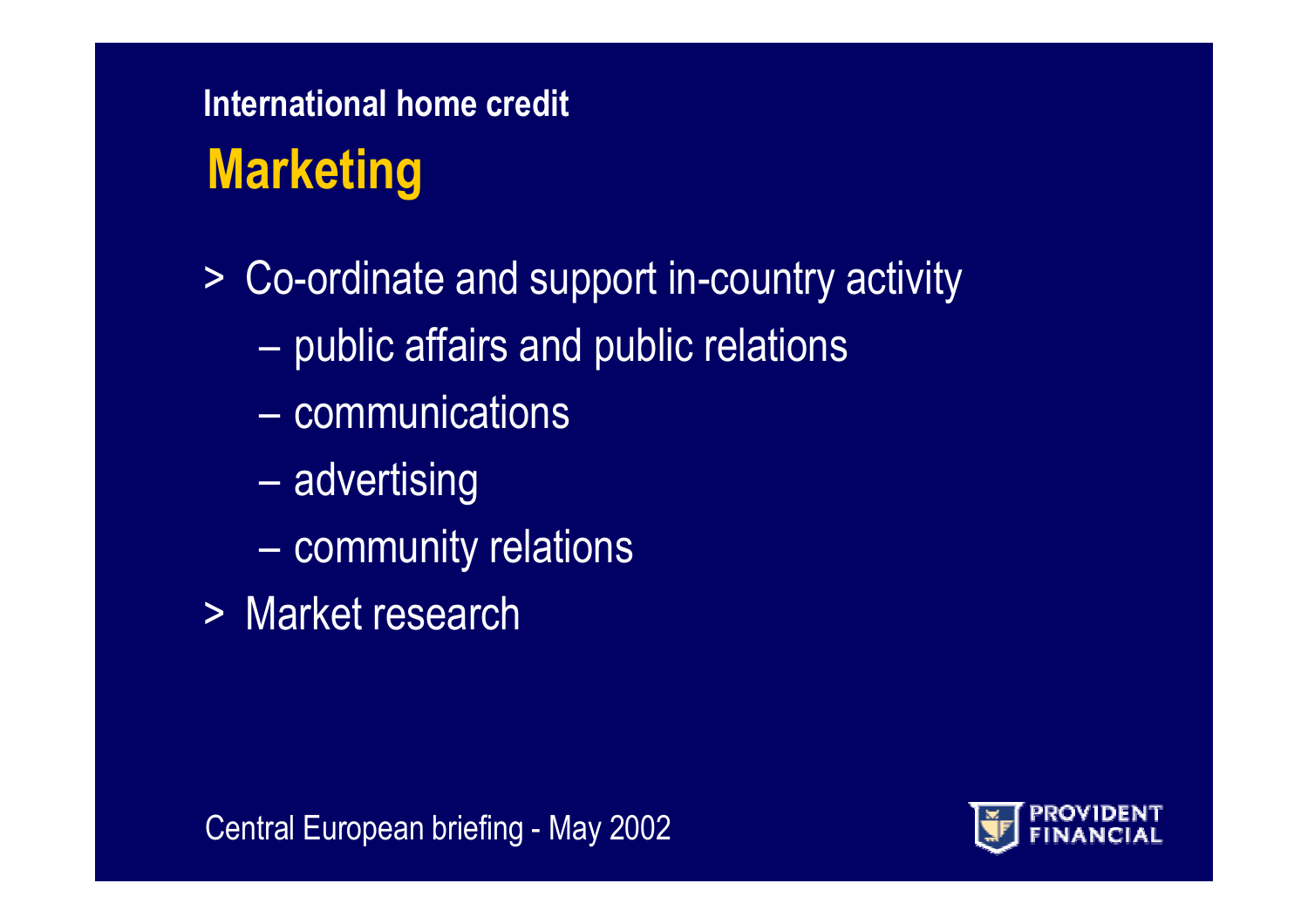### **Research and development**

- > New country selection model
- $>$ Desk and in-country research
	- financial
	- legal
	- culture
	- market
- > Use own resources plus professional advisers and researchers
- > Next new country 2003

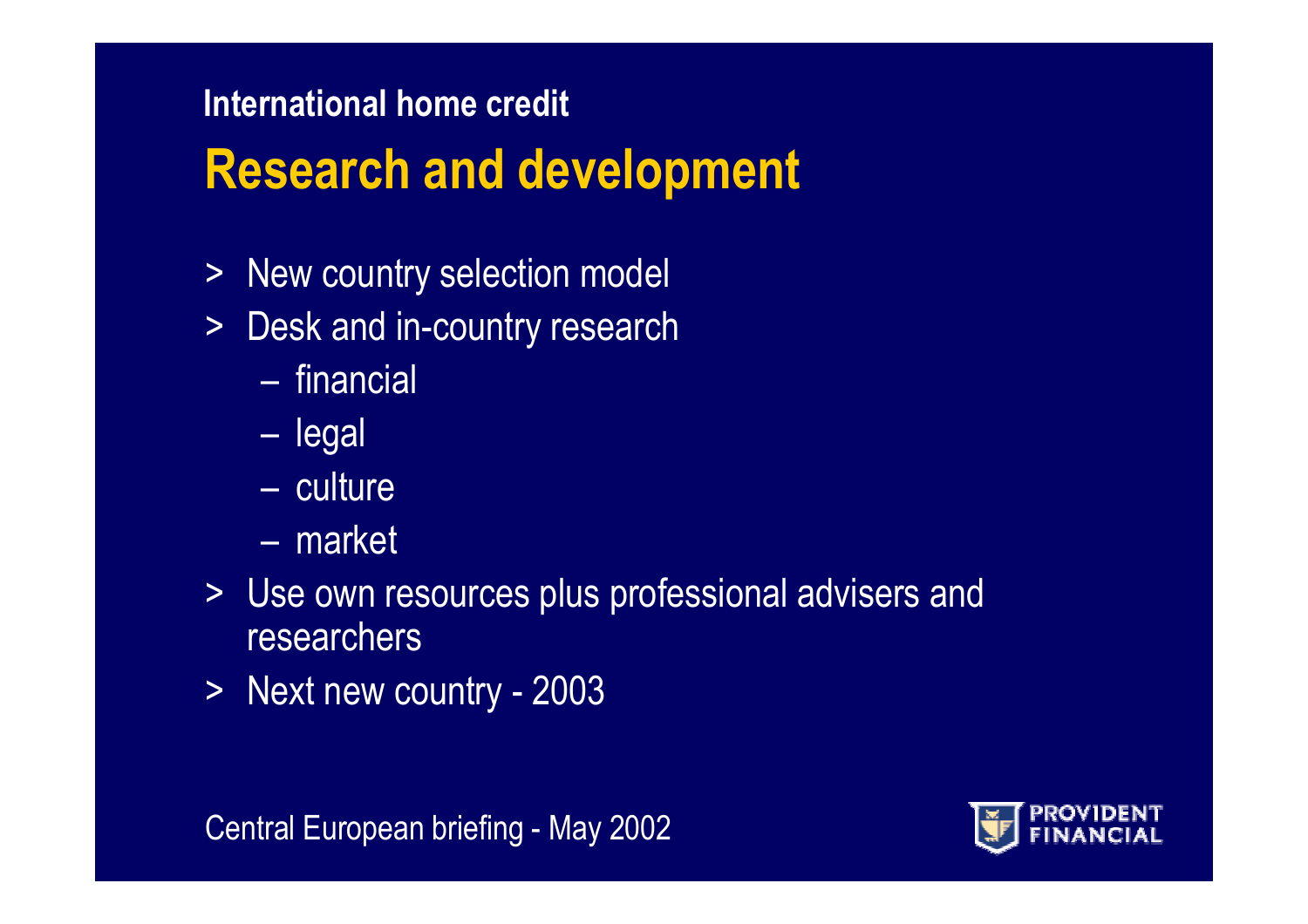### **Divisional profit/(loss) before tax (£m)**

|                                             | 2001  | 2000           | change         |
|---------------------------------------------|-------|----------------|----------------|
| Poland                                      | 6.7   | (2.8)          | $+9.5$         |
| <b>Czech</b>                                | 2.5   | 0.1            | $+2.4$         |
| <b>Hungary</b>                              | (2.3) | $\equiv$       | $-2.3$         |
| <b>Slovakia</b>                             | (1.3) | $\blacksquare$ | $-1.3$         |
| <b>Central costs</b>                        | (4.8) | (3.2)          | $-1.6$         |
| Profit / (loss) from ongoing ops.           | 0.8   | (5.9)          | $+6.7$         |
| <b>South Africa</b>                         | (3.6) | (0.8)          | $-2.8$         |
| <b>Reported loss</b>                        | (2.8) | (6.7)          | $+3.9$         |
| <b>Central European briefing - May 2002</b> |       |                | <b>EINANCI</b> |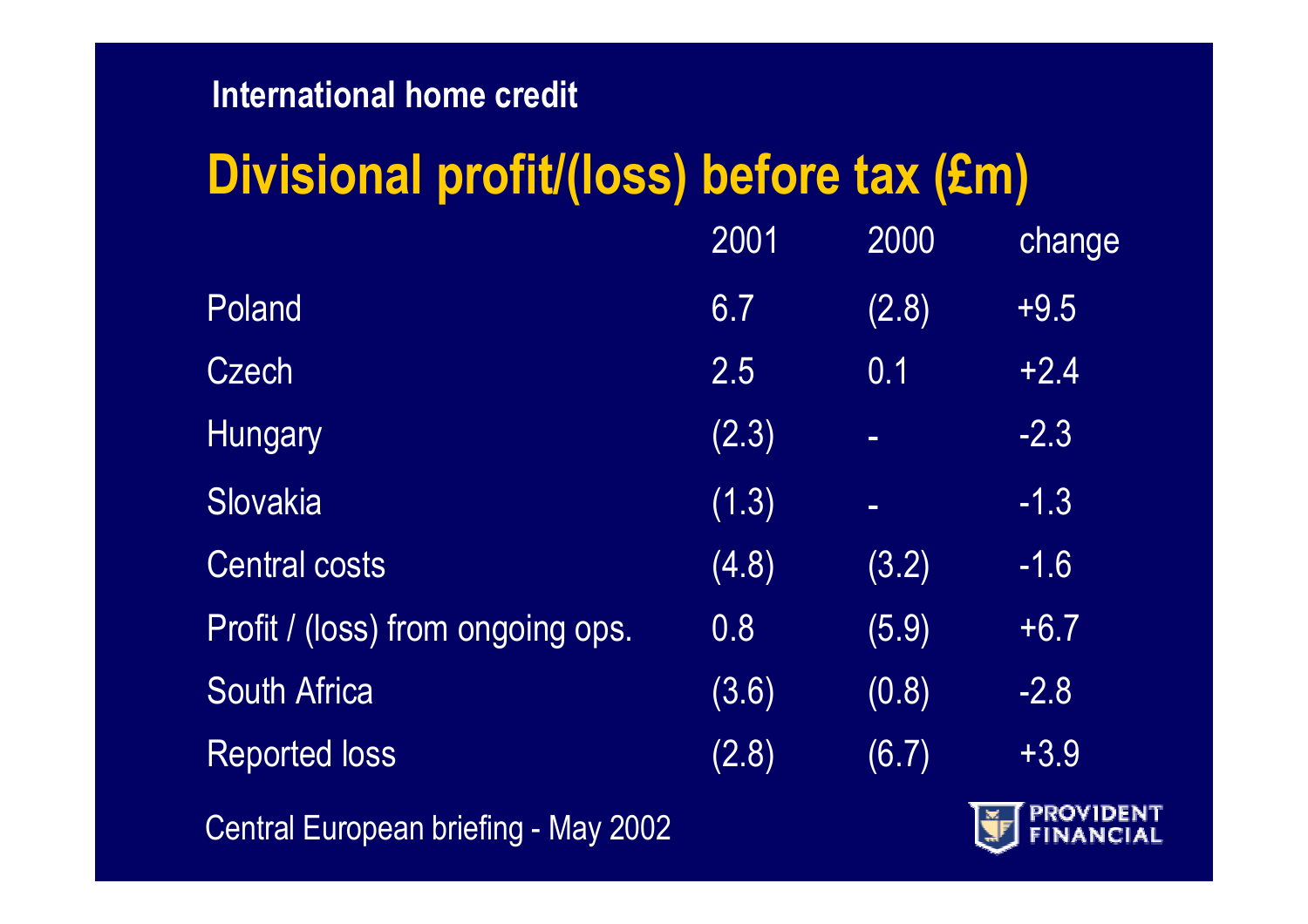#### **(Investment) / returns by country (£m)**

|               |       |                         | Year 1 Year 2 Year 3 Year 4 |       | $\sqrt{2}$ Year 5 |
|---------------|-------|-------------------------|-----------------------------|-------|-------------------|
| Poland        |       | $(0.6)$ $(1.5)$ $(2.6)$ |                             | (2.8) | 6.7               |
| Czech         |       | $(0.2)$ $(1.1)$         | (2.7)                       | 0.1   | 2.5               |
| <b>RSA</b>    | (0.7) | (0.7)                   | (0.8)                       | (3.6) |                   |
| Hungary (2.3) |       |                         |                             |       |                   |

Slovakia (1.3)

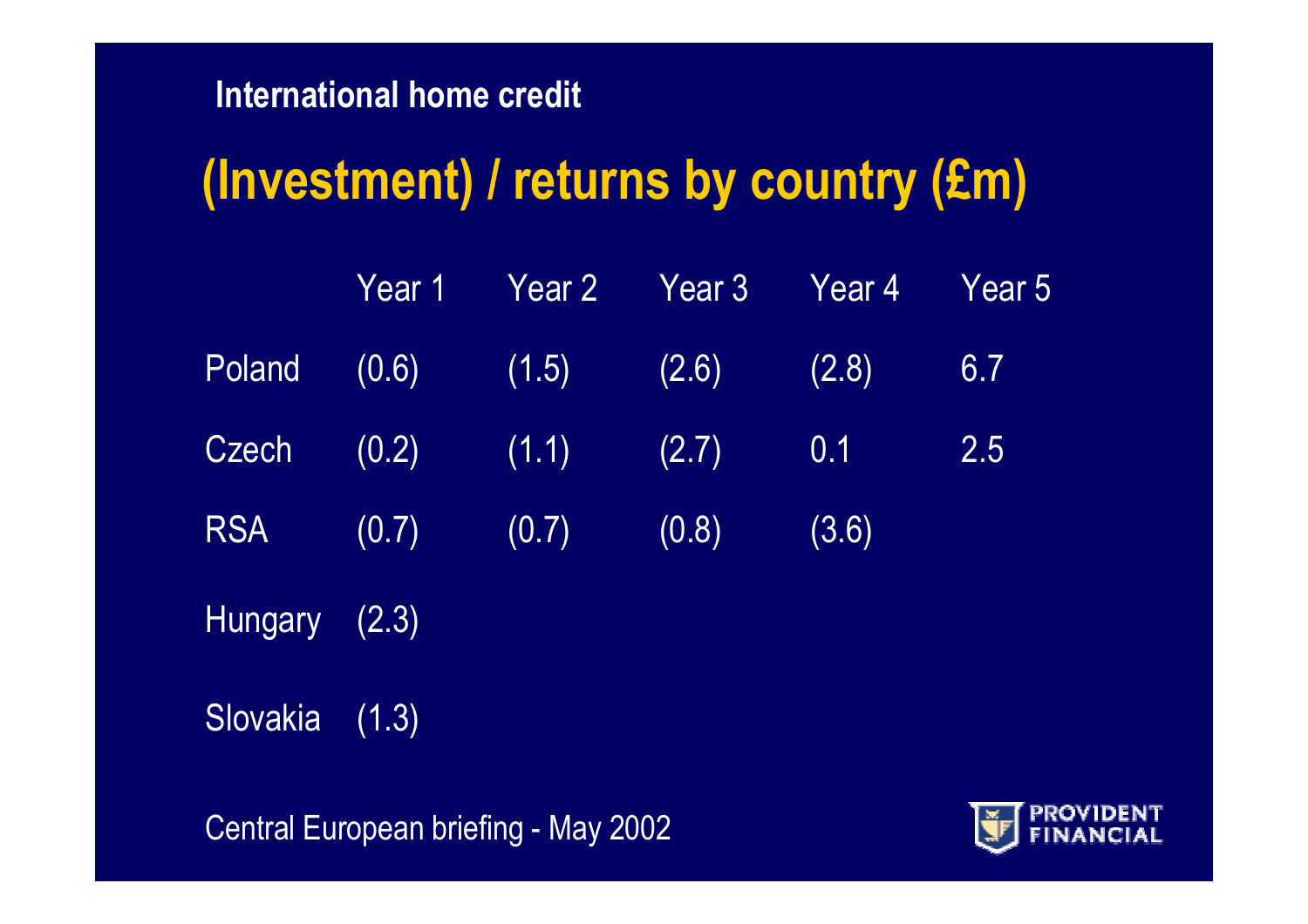#### **International home credit Poland and Czech Republic move strongly into profit in 2001**



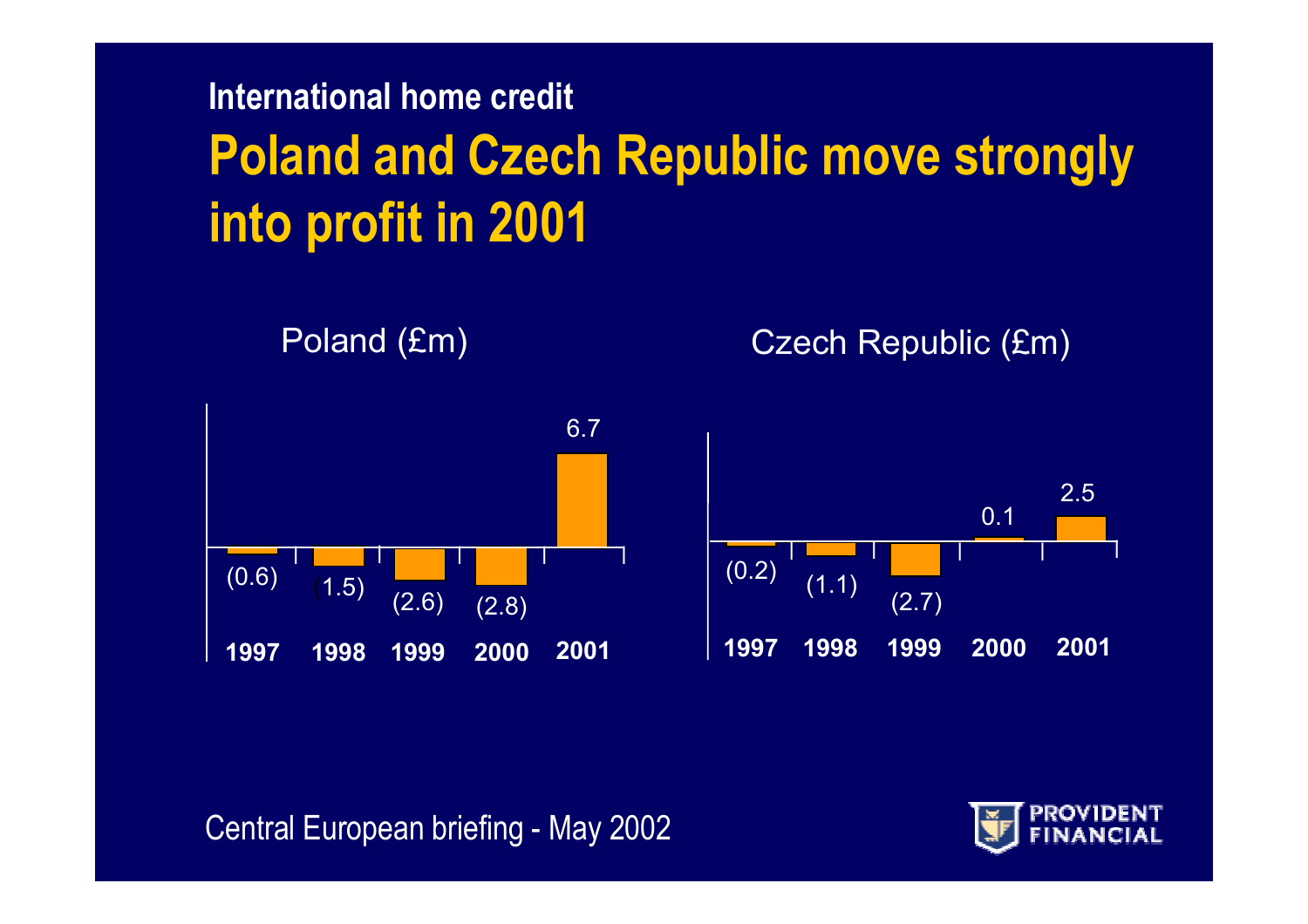**International home credit Full year results**

How does the profitability of Poland and the Czech Republic compare to that of the UK home credit division?

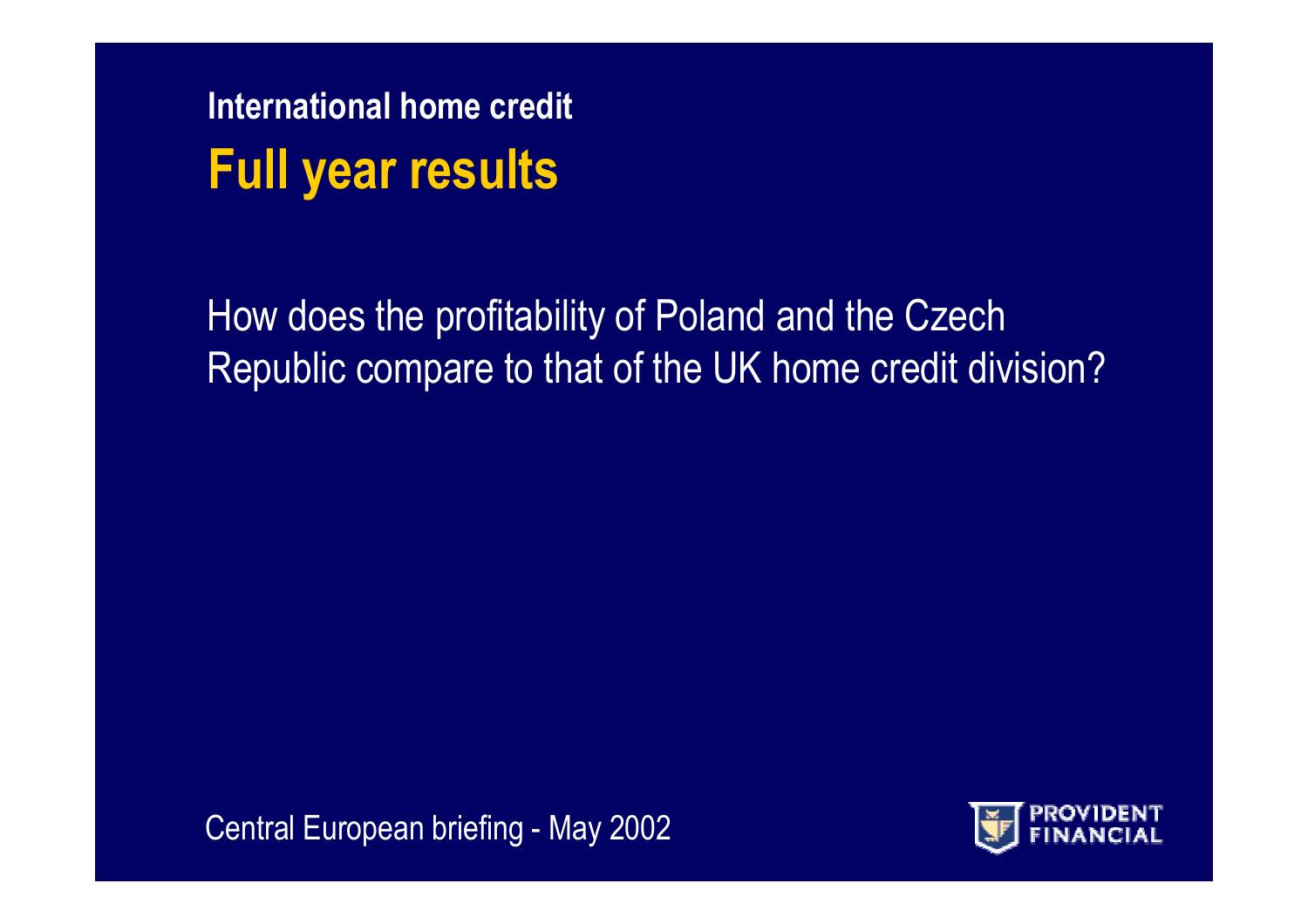## **Relative profit performance**

| % of turnover                         | Poland | <b>Czech</b> | <b>UK</b> |
|---------------------------------------|--------|--------------|-----------|
| <b>Commission</b>                     | 13.2   | 13.0         | 23.2      |
| <b>Expenses</b>                       | 47.6   | 45.0         | 23.8      |
| Bad debt charge                       | 15.9   | 24.0         | 16.4      |
| Interest payable                      | 14.2   | 8.1          | 4.3       |
| Pre tax profit                        | 9.1    | 9.9          | 32.3      |
| Adj. Pre tax profit                   | 14.2   | 13.9         | 30.4      |
| Post tax return on av.<br>receivables | 12.5%  | 10.6%        | 19.2%     |

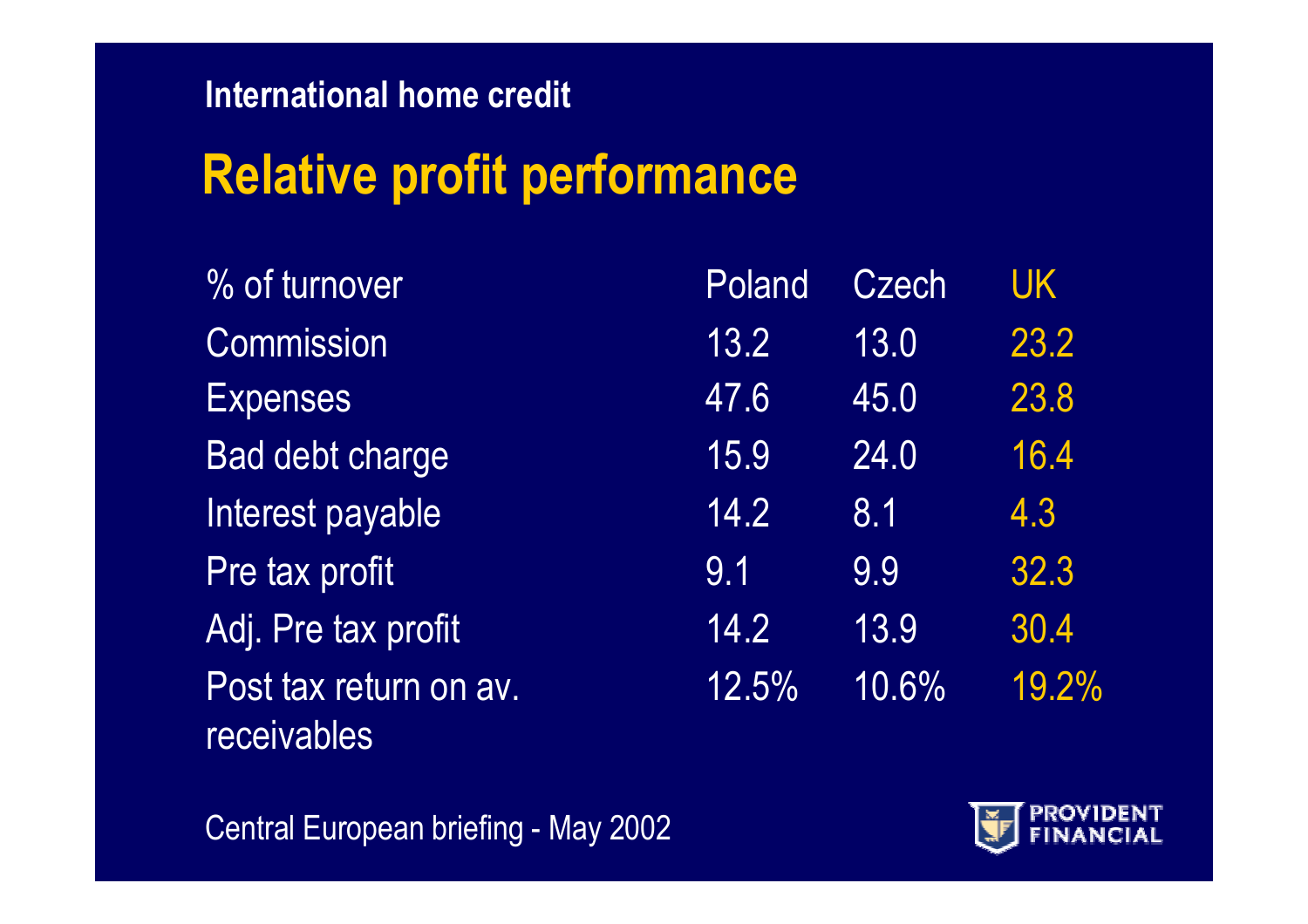## **Strong customer growth continues**